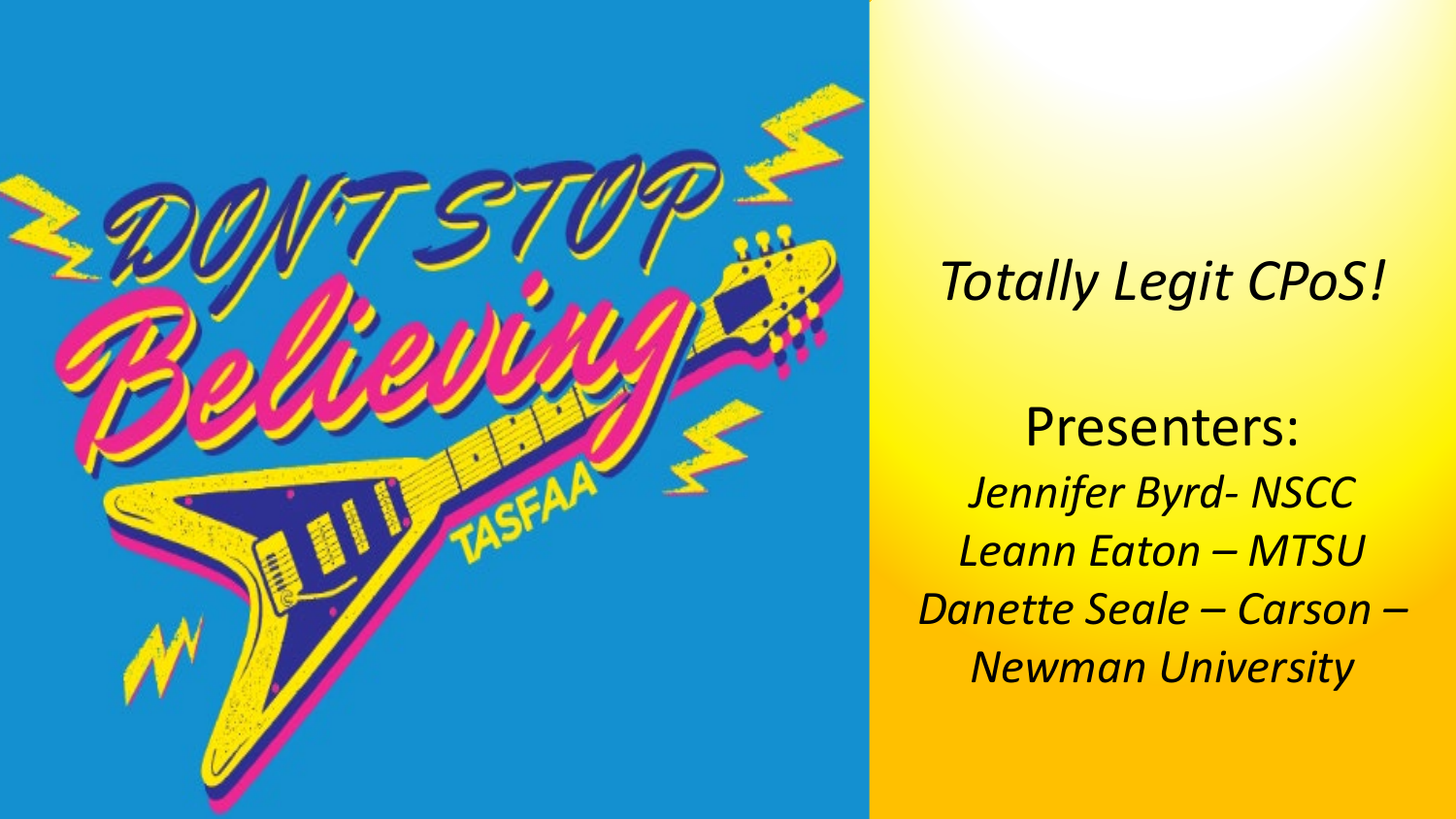#### Introductions

- Who are we?
- What system do we use at our school?
- What do we feel is our skill level with CPoS (Psych! Jokes on you; kind of freaked out; rad with it; or expert to the max)





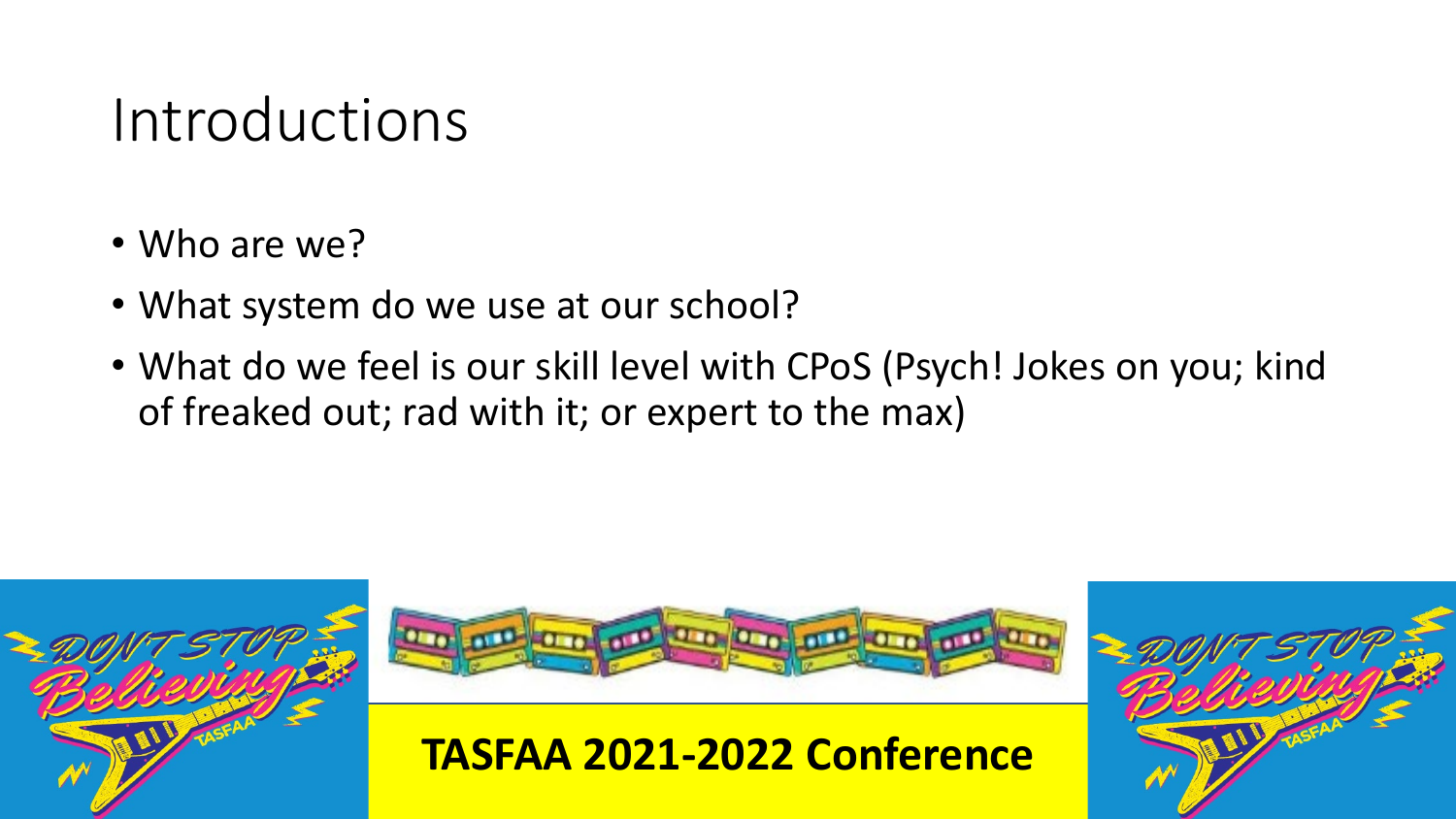### Agenda

- 80's lingo
- Questions submitted by our "Bad to the bone" colleagues answered by each of us
- What we found: "Clutch"/ "Bombdiggity" and "Lame"/"Heinous" about implementation/processing of CPoS
- "Wicked" tips and tricks
- Hella Questions Live!



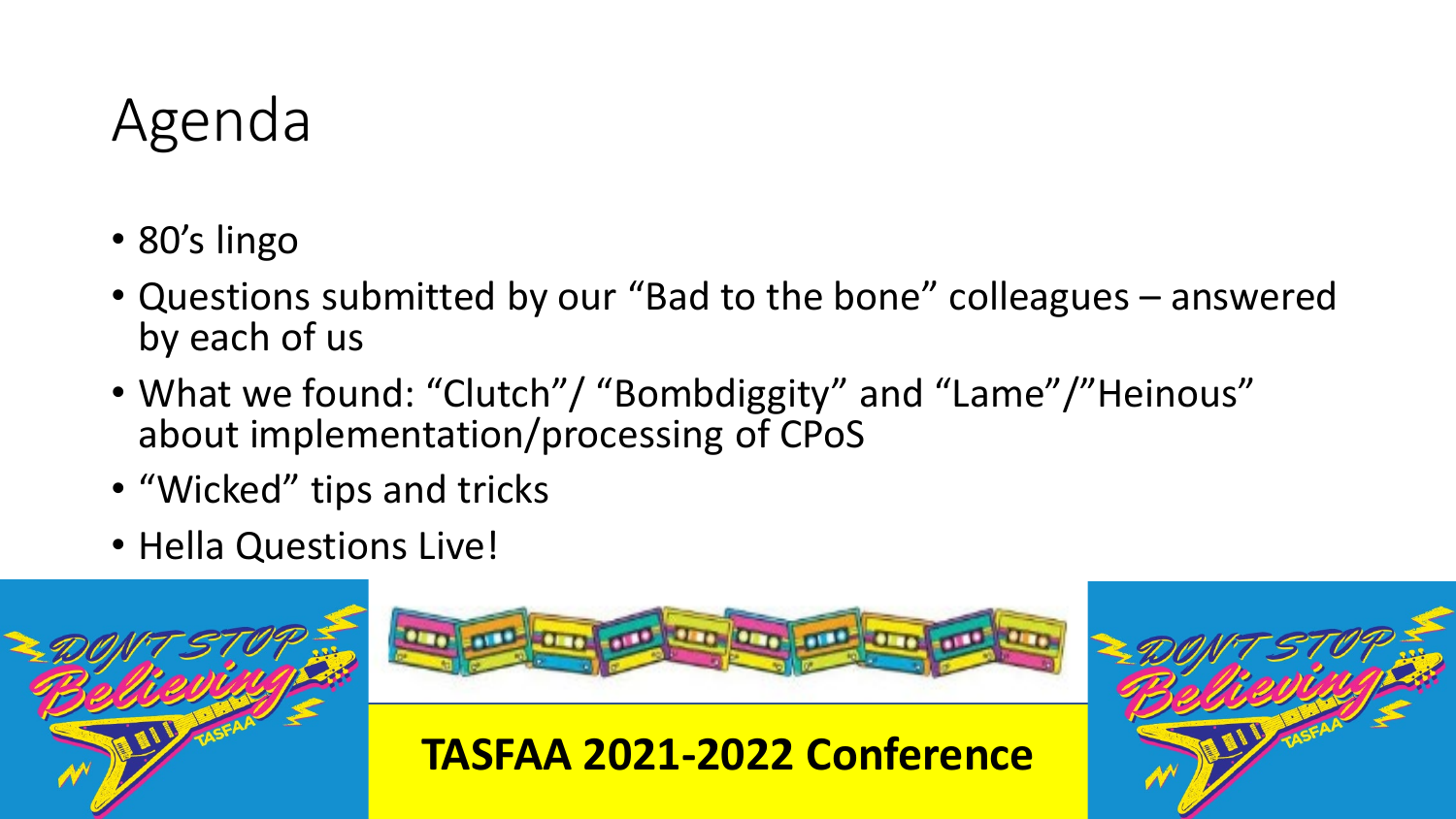# 80's Lingo

- Psych: Used in the context of stating an untruth and then saying, "Psych!" to take it back
- Tough: Used in a similar context as "too bad for you"
- Wicked Good
- Hella a lot; more of
- Heinous: Severely unpleasant
- Lame: Uncool, boring
- Clutch: Successful, especially at an important moment
- Bad to the bone: Cool, stylish
- Bombdiggity: Very good



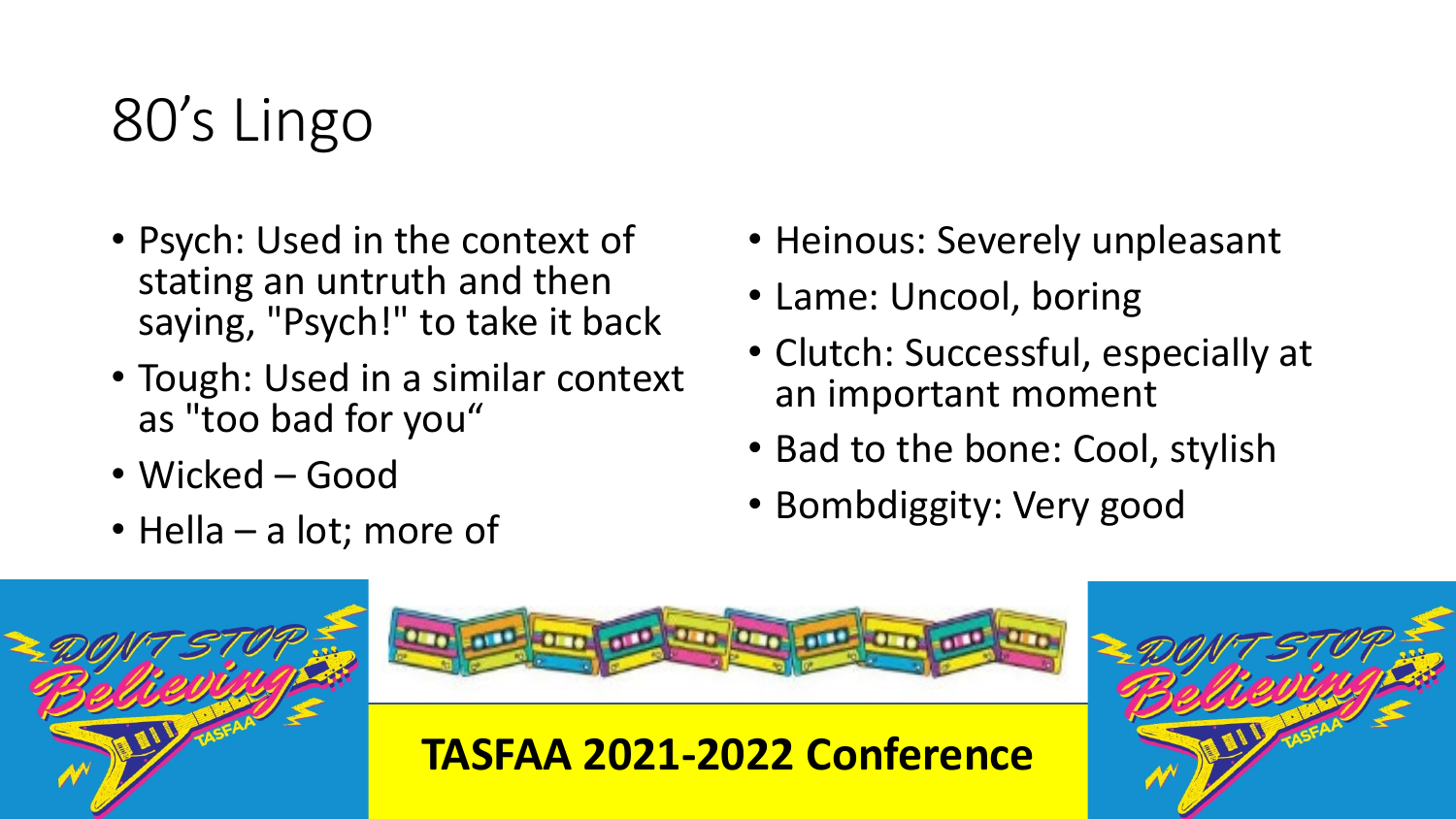• How do you treat courses in programs that are specific to certain transfer pathways to specific other institutions? For example, you have an Engineering degree that generally requires one specific math course, unless you are on a guided pathway to a similar degree at another school that requires a different math course. Either math course would satisfy a requirement to complete the same degree.





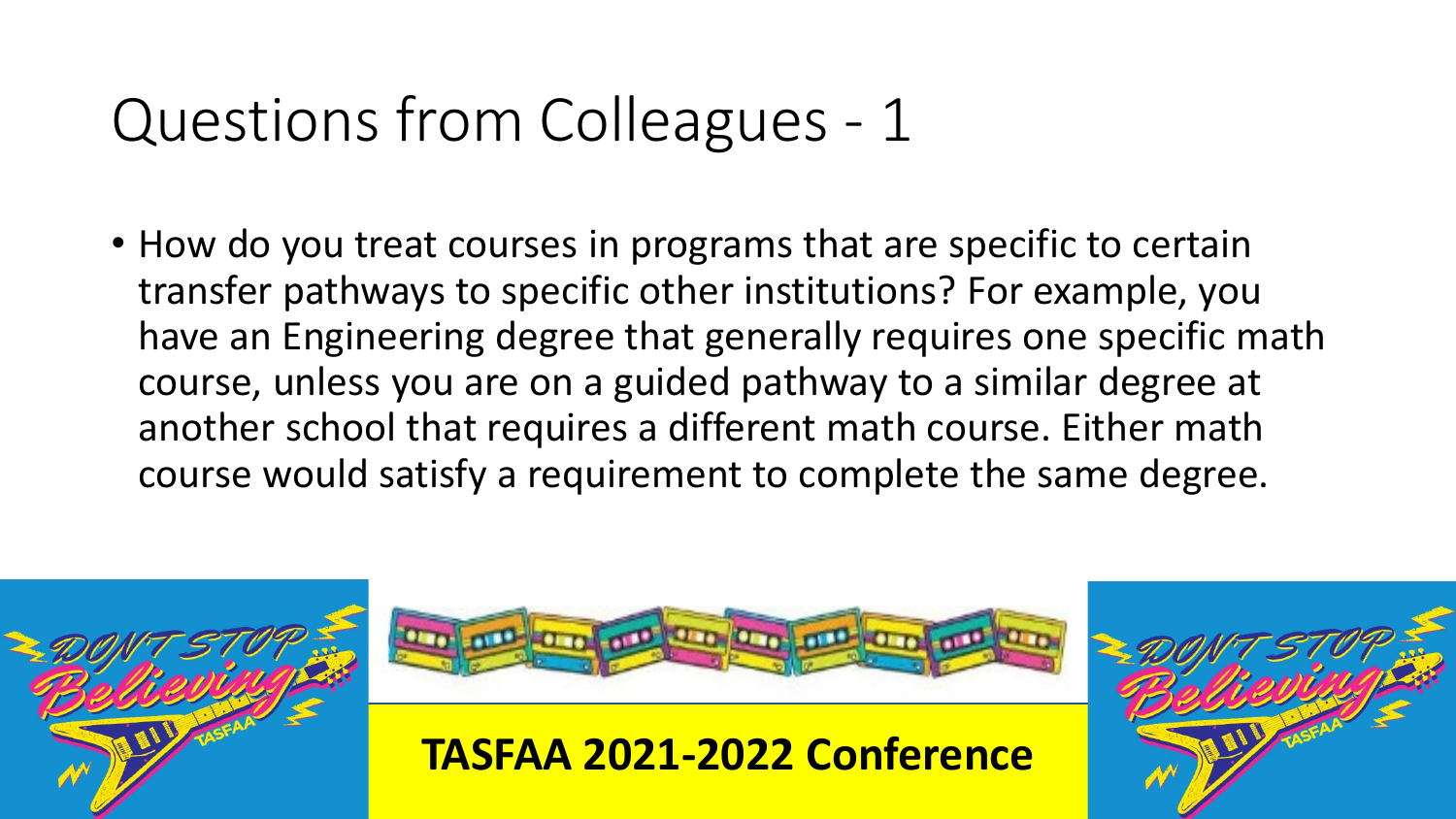• How other Schools are managing the review of classes that aren't counting? What process/report/form do they have that helps the student get the class to count?





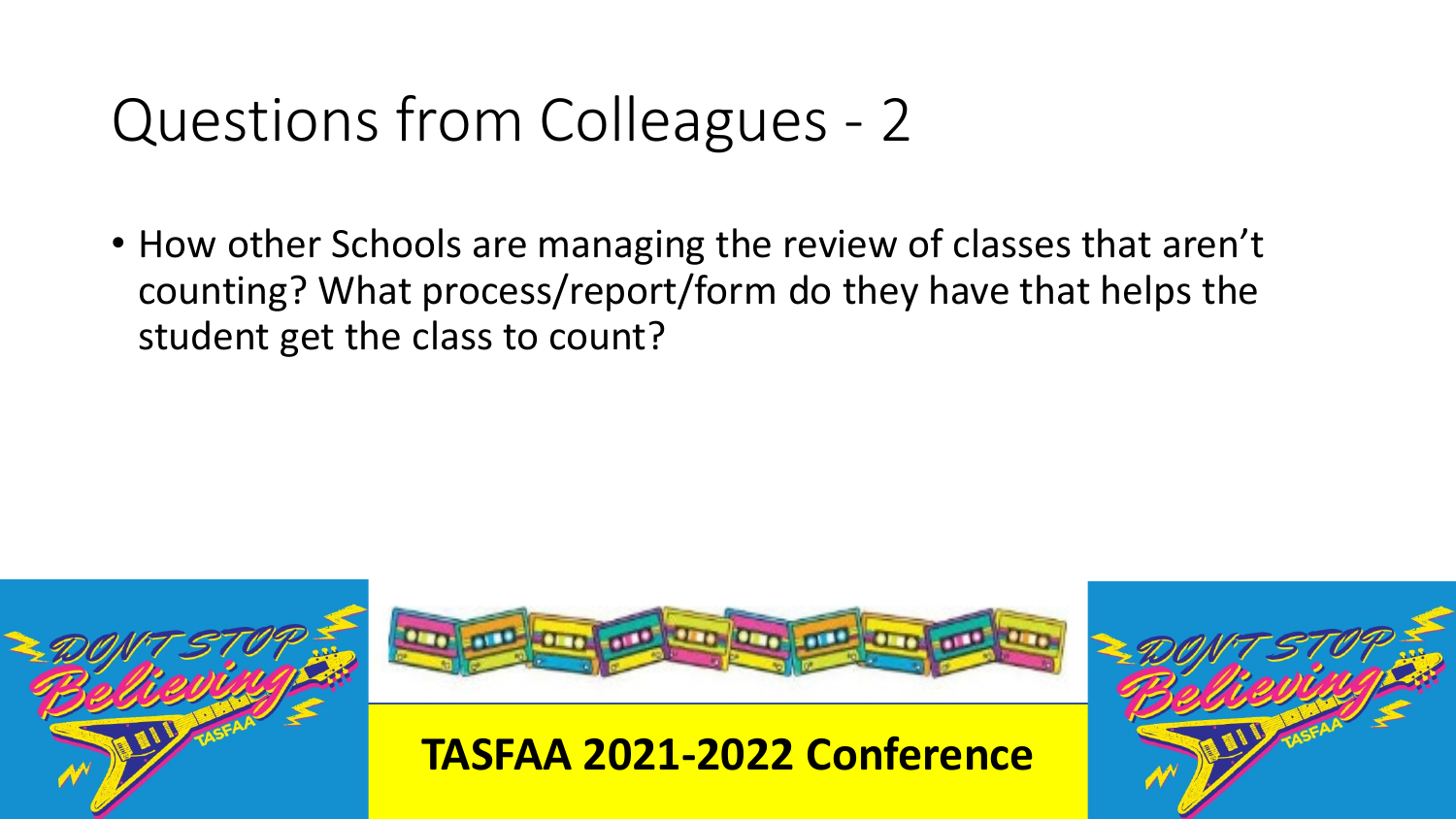- 1. Do you have a work around for undeclared students? (Gen Ed Concentration)
- 2) How do we make advisors more aware?
- 3) The biggie: if I am a Hope or Promise eligible student taking 12 hours but 3 hours are outside my program of study and not paid by Hope/Promise am I still considered full time for these scholarships?





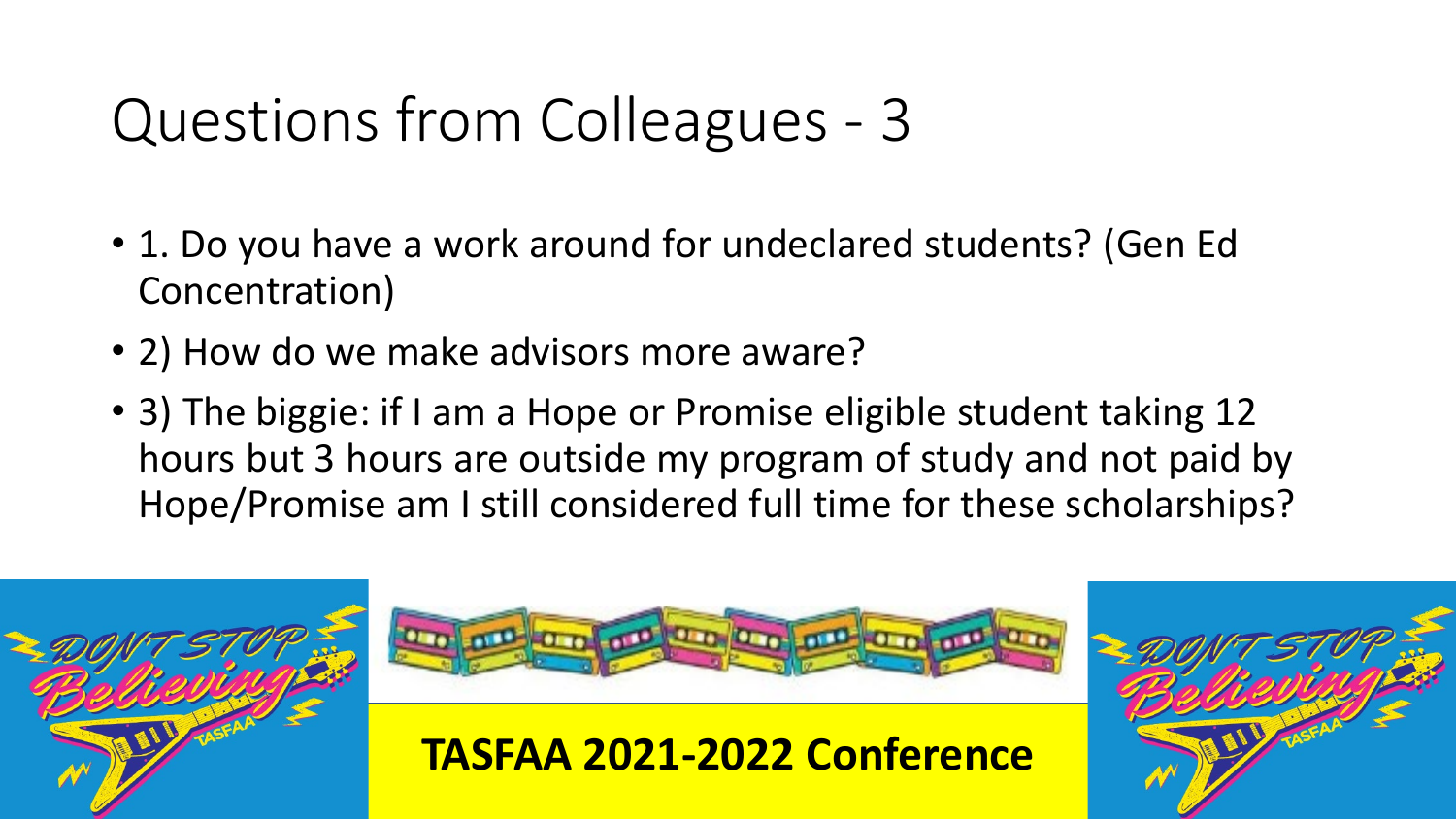• We seem to be getting conflicting information from various contacts/resources, primarily around whether a student's cost of attendance budget must be based on the enrollment status using required courses only. For example, a student enrolled in 12 hours with only 9 of them "required" for their program of study – can this student be packaged using a full-time COA as long as the state awards (HOPE, TSAA, etc.) are prorated as ¾ time? Or must they be packaged using a ¾ time COA budget?





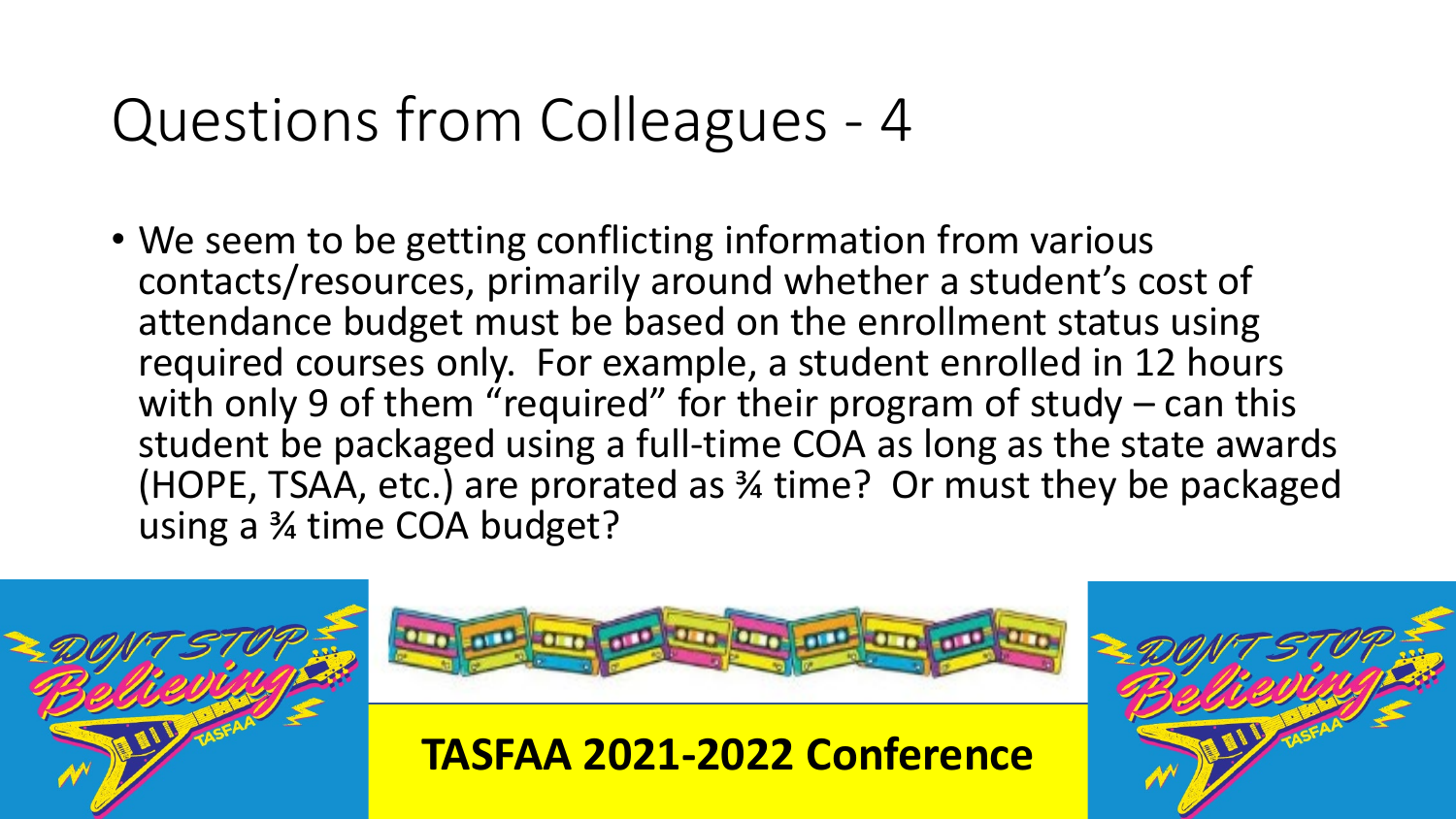• How do you do Inst/ Ath Aid when you have to reduce COA for CPoS?

Example: COA for Full-time is 20,000 but CPoS is only ¾ and 12,000

Student has Inst/Ath Aid that takes them to 20,000 so they are showing 8,000 over ¾ time CPoS COA.

What if they have Pell, HOPE, and/or TSAA in the mix?





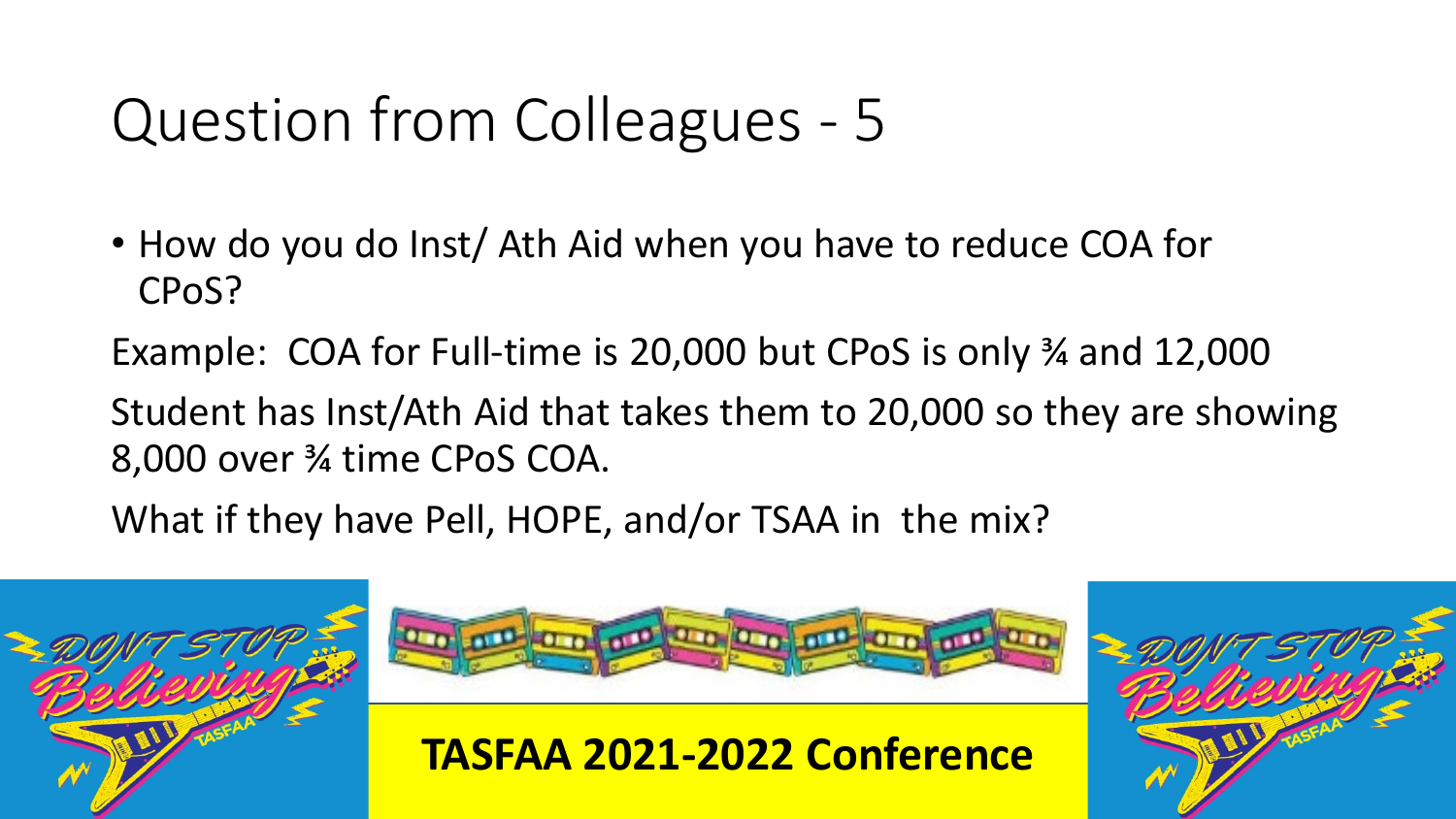What we found: "Clutch"/ "Bombdiggity" about implementation/processing of CPoS

- Keeps students on track for graduation
- Collaboration among sister schools created great resources
- Encouraged students to seek academic advising (less self-advising)
- Emphasized the necessity of "clear" program requirements especially when designing new curriculum





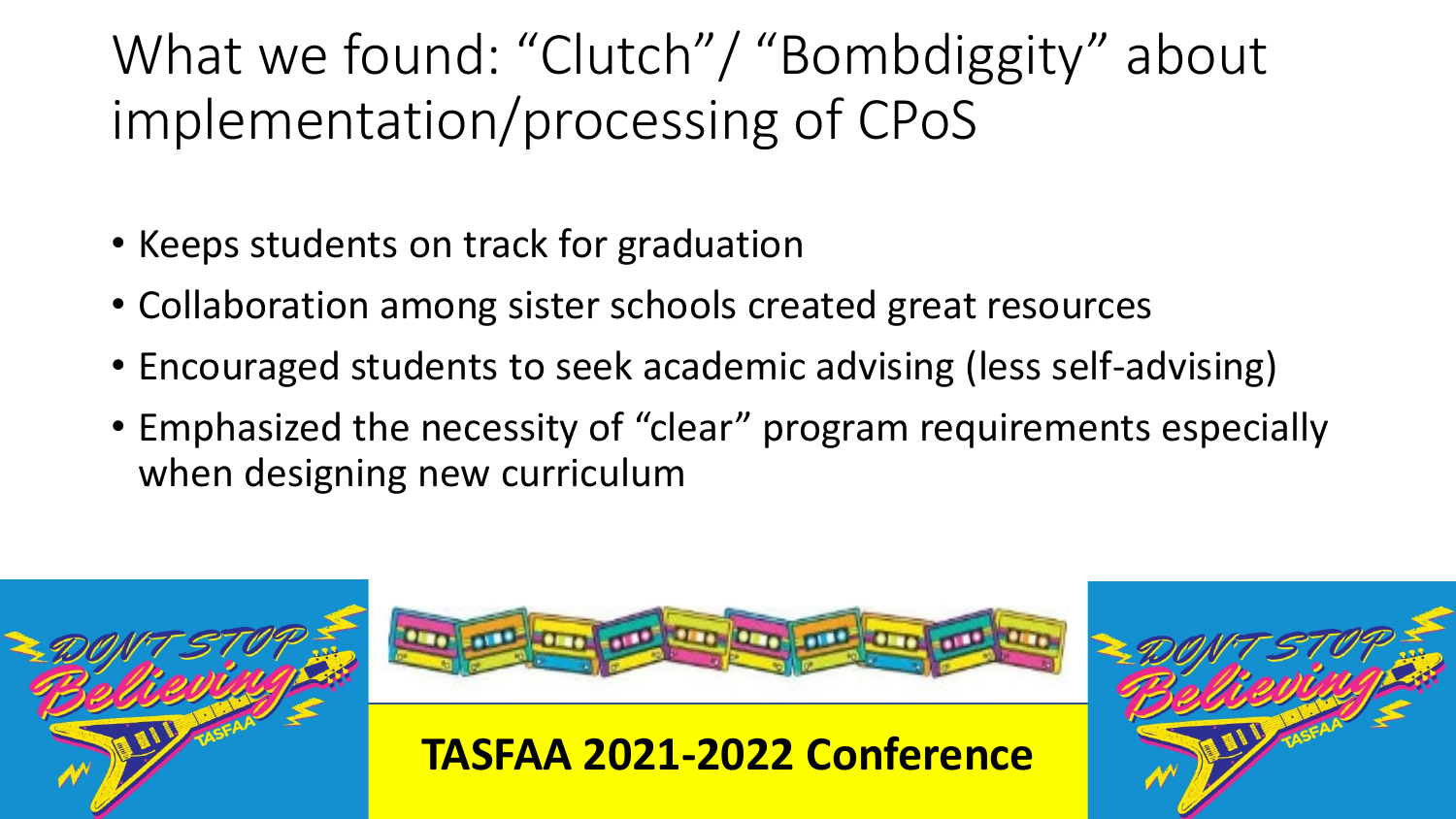What we found: "Lame"/"Heinous" about implementation/processing of CPoS

- Struggle with Buy-in
- Process in Banner is only as good as your data and coding in **DegreeWorks**
- Running the program can be a strain on ITD resources
- It increased the complexity of financial aid processing





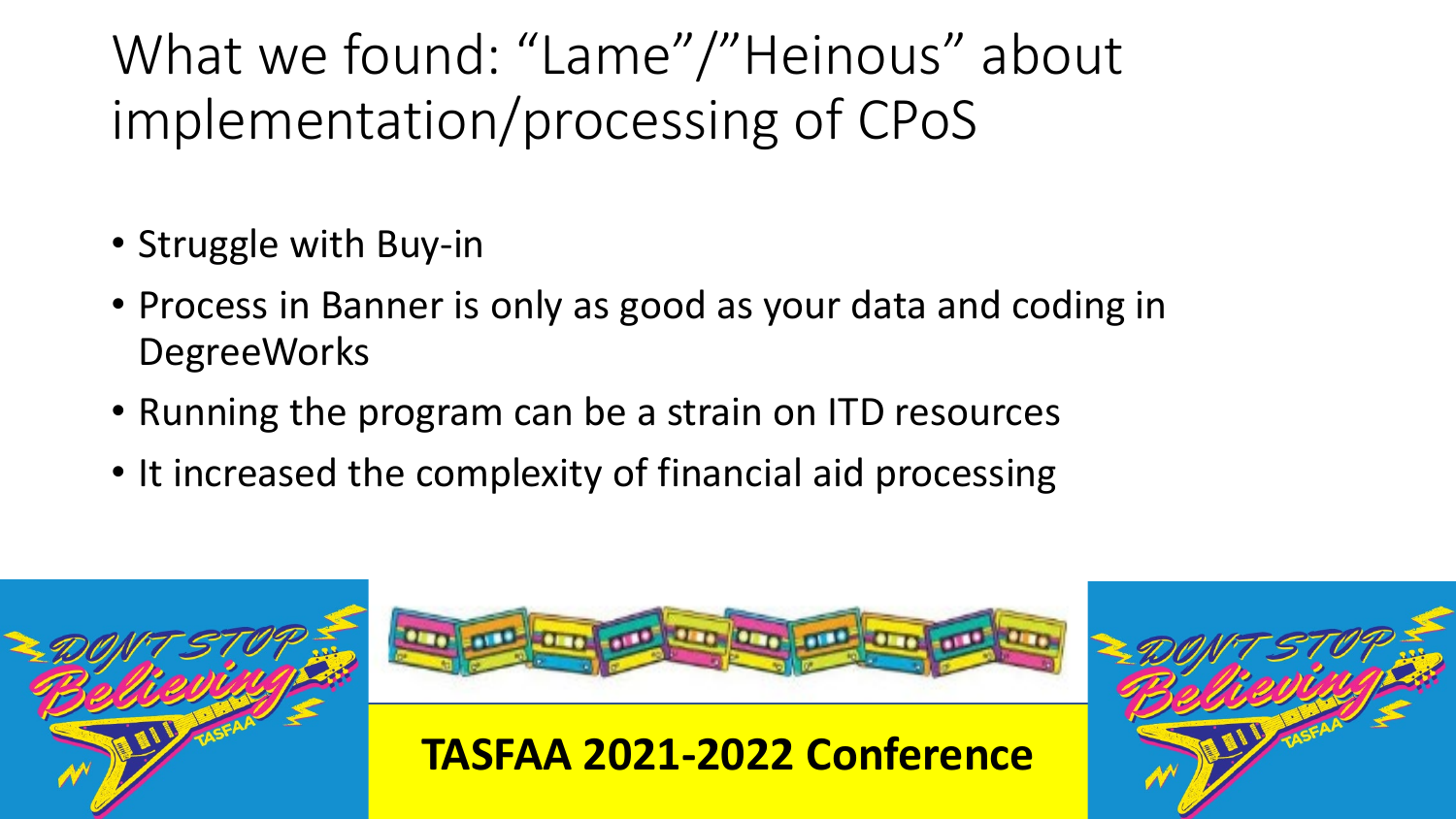# "Wicked" tips and tricks– Submitted by **Colleagues**

- Roane State Community College (RSCC)
- What we found to be most successful was the inclusion of the various departments from the beginning and support from top level management. For example, our president provides video<br>updates to faculty, staff and students. He included CPoS when we first implemented in the these<br>updates. He made a point of highlig

It is also very important to have a system in place so that students are made aware of when they have enrolled in a course not required for their program. We have an alert that will list the specific course and semester that is outside of their program and encourages them to meet with their success coach/advisor. Our alerts are visible in the student portal and will appear the day<br>following the student enrolling as we run SFPCPOS nightly.





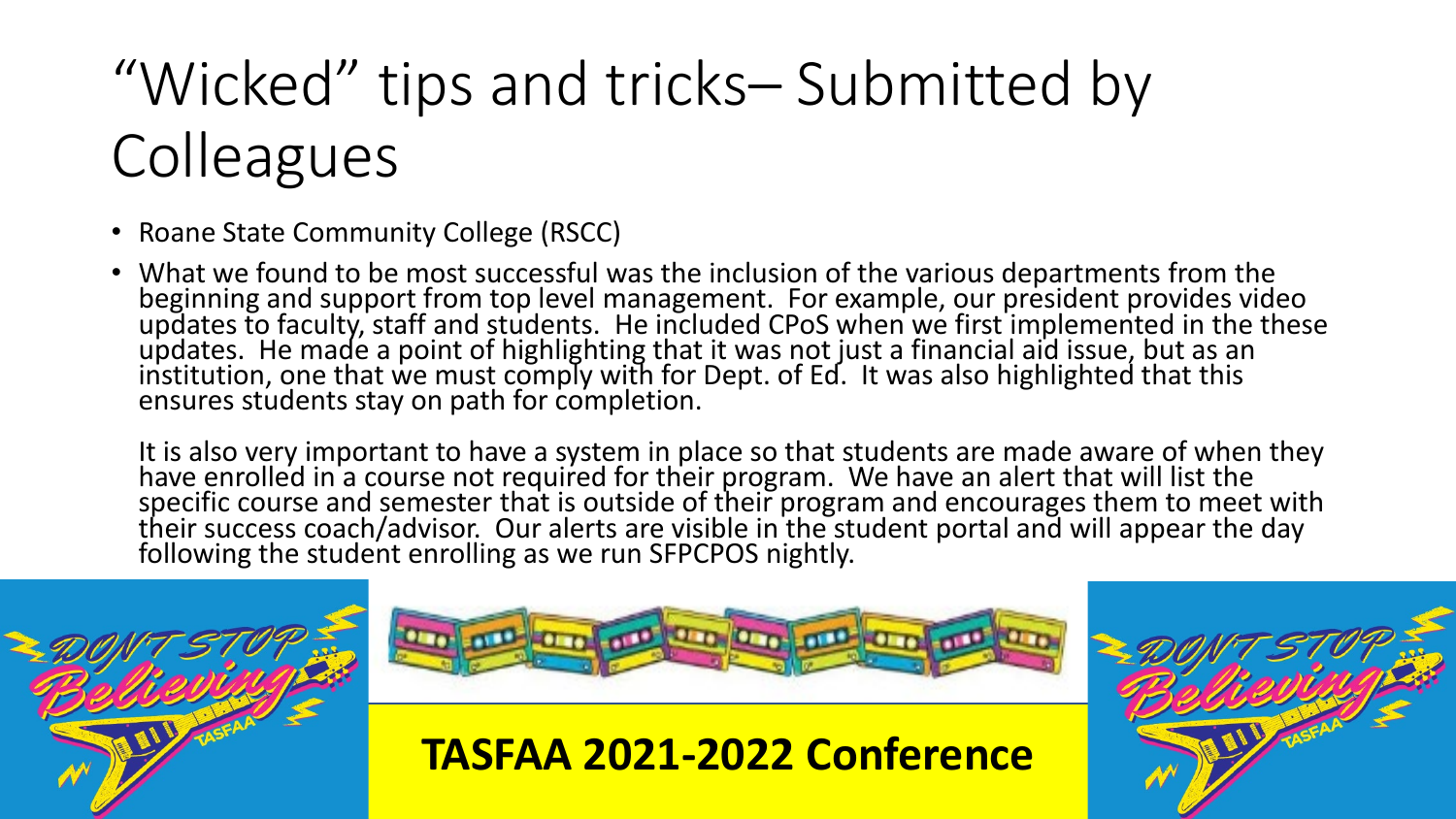## "Wicked" tips and tricks– Submitted by Colleagues - Continued

• We have a system in place where students get the notice in their portal and if they feel that the class should be counted toward their program they meet with their Advisor and complete a form that comes into FA for review. If it is found that an override can be done then it is processed, if not then the Advisor and student are notified that it is not able to be done.





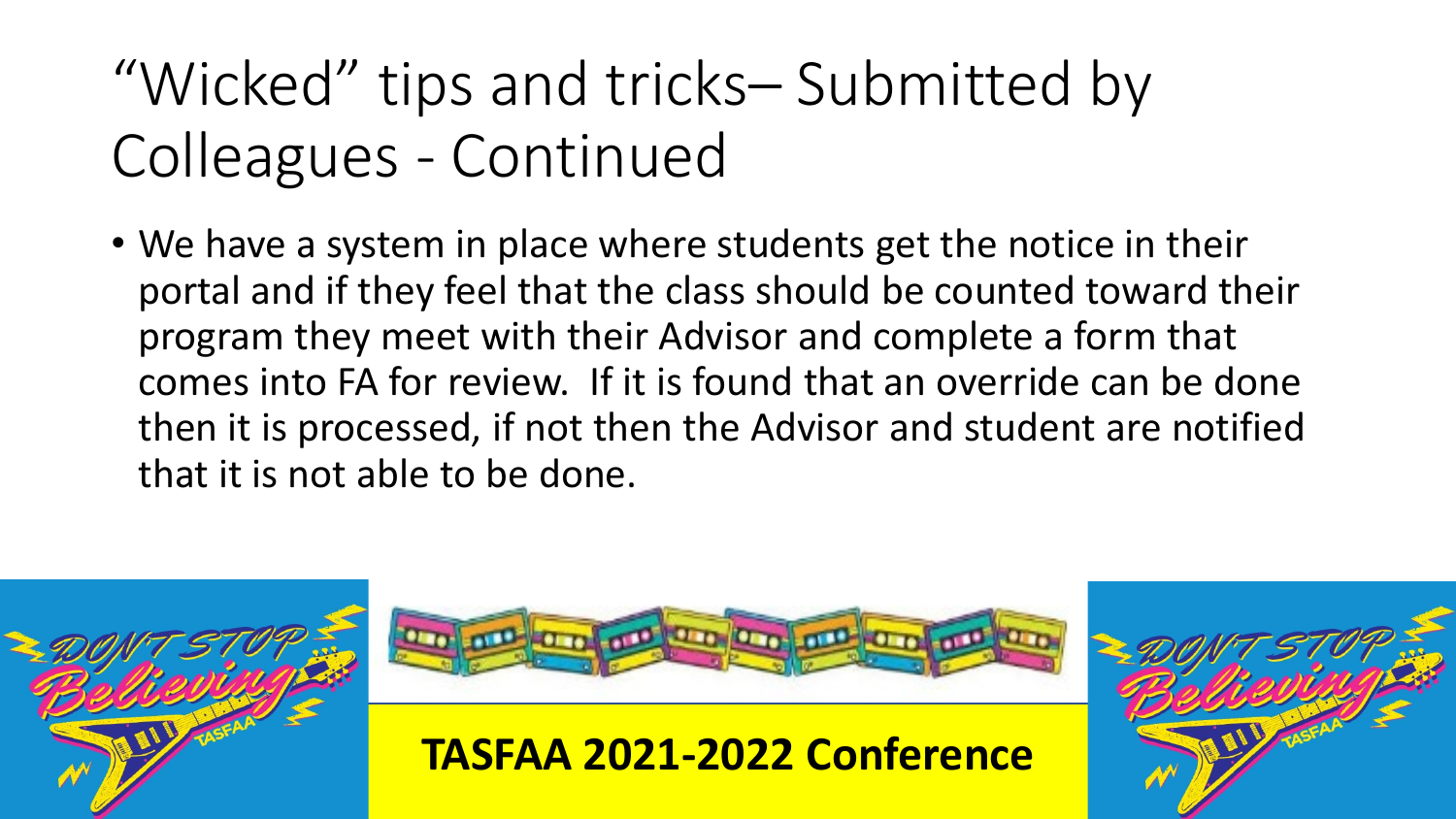## "Wicked" tips and tricks from Presenters

- Get campus support
- Begin talking about this well before implementation
- Train academic and faculty advisors
- Create reports and processes to ensure monitoring
- Work on a way for student notification that works for your school

![](_page_13_Picture_6.jpeg)

![](_page_13_Picture_7.jpeg)

![](_page_13_Picture_9.jpeg)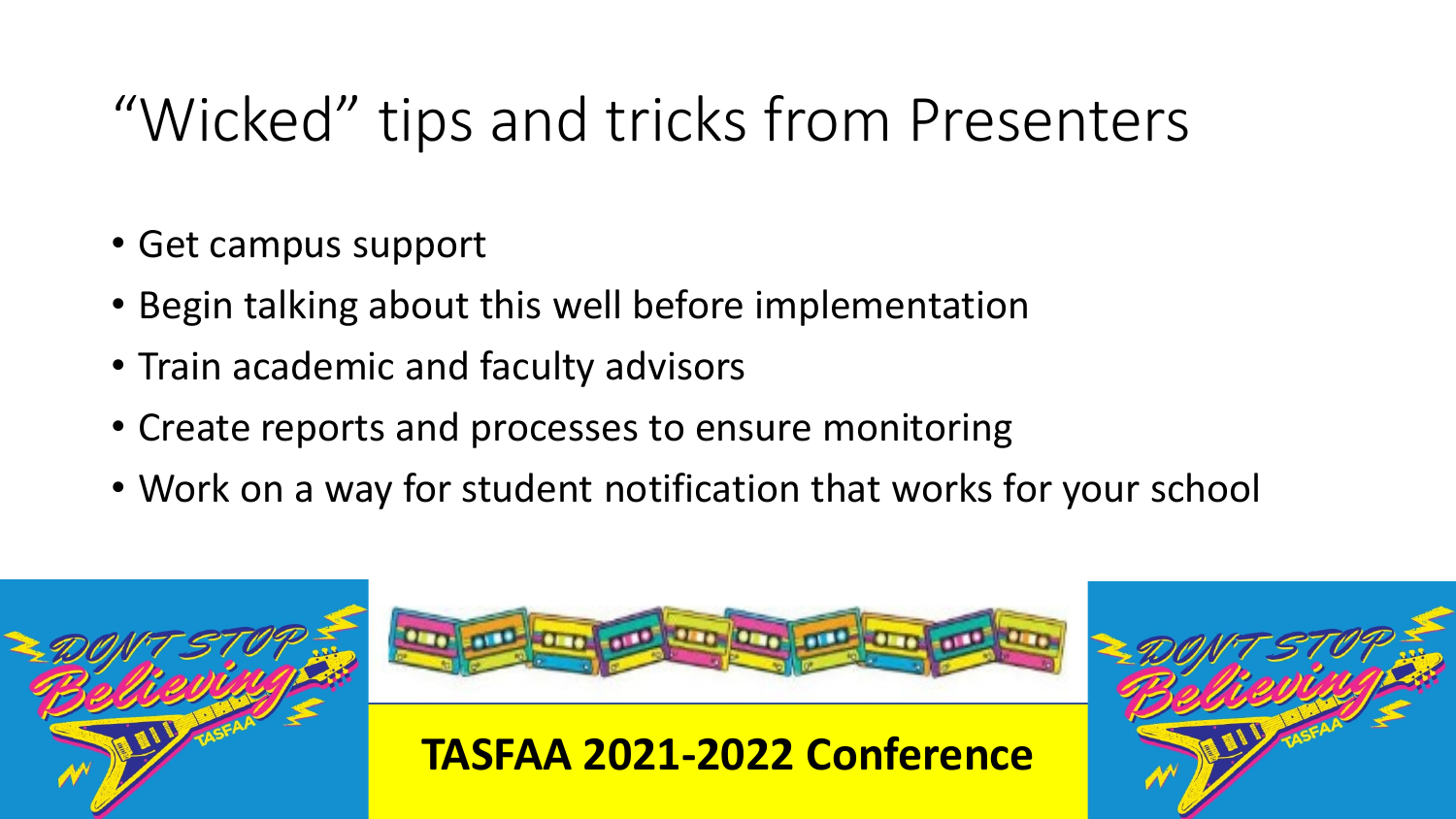## "Wicked" tips and tricks from Presenters - Continued

• Learn as much as you can about the degree audit system used to identify CPoS courses…easier to problem solve

![](_page_14_Picture_2.jpeg)

![](_page_14_Picture_3.jpeg)

![](_page_14_Picture_5.jpeg)